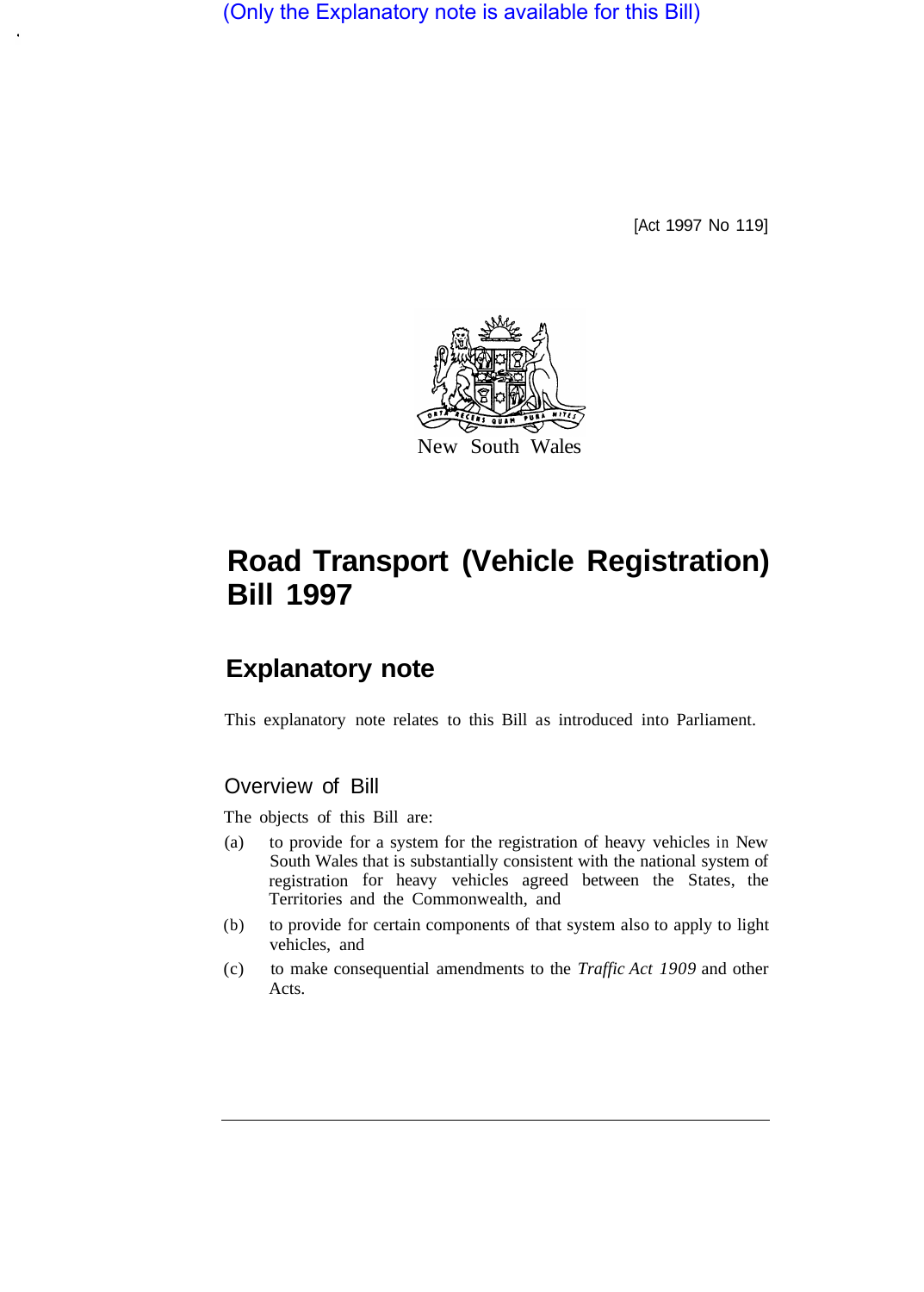Explanatory note

## Outline of provisions

#### **Part 1 Preliminary**

**Clause 1** sets out the name (also called the short title) of the proposed Act.

**Clause 2** provides for the commencement of the proposed Act on a day or days to be appointed by proclamation.

**Clause 3** sets out the objects of the proposed Act.

**Clause 4** defines certain words and expressions used in the proposed Act. In particular, *registrable vehicle* is defined to mean any heavy vehicle or other motor vehicle, a trailer or any other vehicle prescribed by the regulations.

**Clause 5** applies the provisions of the *Acts Interpretation Act 1901* of the Commonwealth (with minor exceptions) to the interpretation of the proposed Act. However, the provision does not prevent the *Interpretation Act 1987*  from applying to the interpretation of the proposed Act in circumstances where there is no conflict with that Commonwealth Act.

**Clause 6** provides that notes in the text of the proposed Act do not form part of the proposed Act.

#### **Part 2 Registration system**

#### **Division 1 Powers and functions of the Authority**

**Clause 7** provides for the functions of the Roads and Traffic Authority *(the Authority*) in relation to the administration of the registration scheme to be established under the proposed Act.

**Clause 8** confers certain powers on the Authority to be exercised in accordance with regulations made under the proposed Act. For instance, the Authority is empowered to do the following:

- to register, or refuse to register, registrable vehicles,
- to transfer, or refuse to transfer, the registration of a registrable vehicle,
- to permit, or refuse to permit, the use of an unregistered registrable vehicle,
- to impose conditions on the registration of registrable vehicles and the use of unregistered registrable vehicles,
- to suspend or cancel registration,
- to fix administrative fees for services provided in connection with various registration processes.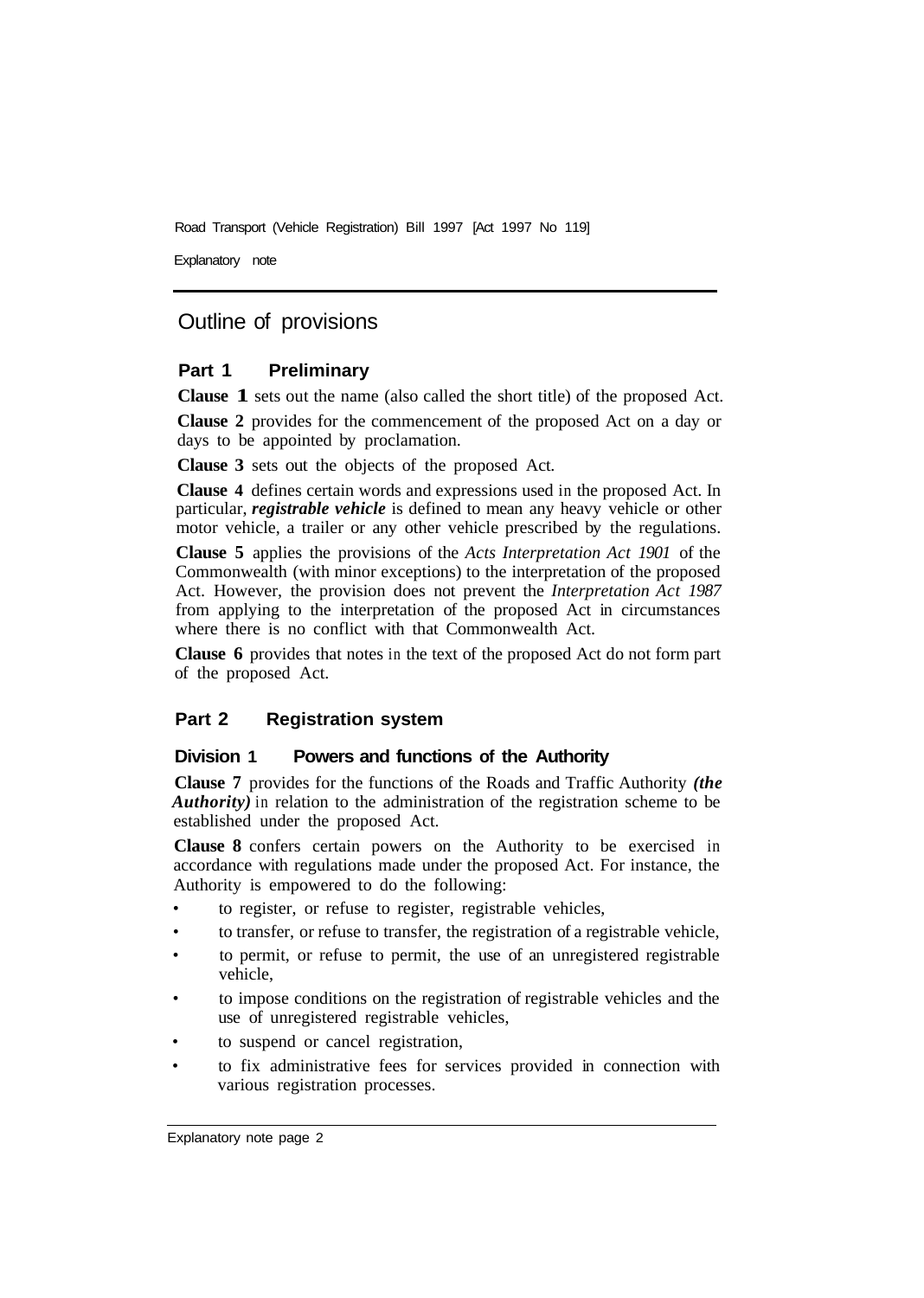Explanatory note

**Clause 9** provides that the Authority cannot register a registrable vehicle unless it is satisfied that its garage address is in New South Wales.

**Clause 10** makes it clear that the proposed Act is not intended to provide any evidence of title to any registrable vehicle. However, this does not prevent the Authority from recording details of ownership in the Register maintained under proposed section **7** of the proposed Act.

**Clause 11** requires the Authority to ensure that information in the Register of a personal or commercially sensitive nature can only be released in accordance with the criteria to be specified by the regulations or in accordance with any other relevant law.

**Clause 12** provides that the Authority may delegate any or all of its powers under the proposed Act or regulations to any person prescribed by the regulations for that purpose.

**Clause 13** provides that devices, plates or documents issued by the Authority in the course of registering a registrable vehicle remain the property of the Authority.

#### **Division 2 Regulations**

**Clause 14** enables the Governor to make regulations for the purposes of the proposed Act. It provides for various other general matters for which the regulations may make provision such as the adoption of provisions contained in other publications and the creation of offences by the regulations with a maximum penalty of 20 penalty units (currently \$2,200).

**Clause 15** sets out the matters for which regulations made under the proposed Act may make provision to establish the registration scheme contemplated by the proposed Act.

**Clause 16** provides that the regulations may exempt particular registrable vehicles from the provisions of the proposed Act and may do so subject to conditions. It also provides that the regulations may provide that specified provisions of the *Road Transport (Heavy Vehicles Registration Charges) Act 1995,* the *Roads Act 1993* and the *Traffic Act 1909* (or regulations made under those Acts) do not apply to registrable vehicles.

**Clause 17** provides for persons aggrieved by prescribed decisions under the proposed Act or the regulations to apply to the Administrative Decisions Tribunal for a review of such decisions.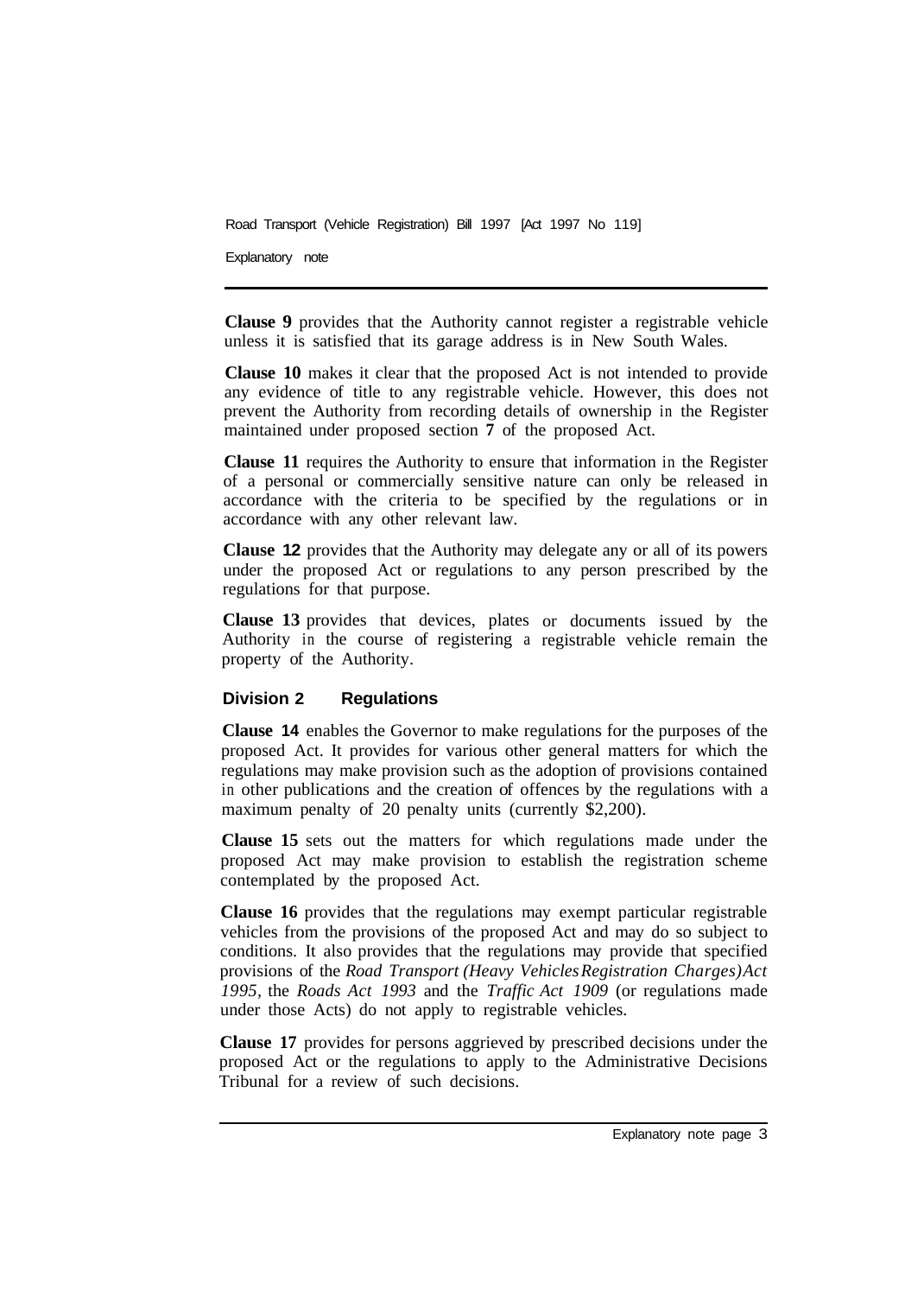Explanatory note

#### **Part 3 Offences and evidence**

**Clause 18** makes it an offence for a person to use an unregistered registrable vehicle on a road or road related area unless the vehicle is exempted from the operation of the proposed Act or its use is otherwise permitted under the proposed Act. Proposed section 4 defines *use* of a vehicle to include the standing of a vehicle. The maximum penalty for any such offence is to be 20 penalty units (currently \$2,200).

**Clause 19** makes it an offence for a person to attempt to register, or obtain an unregistered vehicle permit for, a registrable vehicle (or to possess a device, plate or document obtained) by dishonest means. The maximum penalty for any such offence is to be 20 penalty units (currently \$2,200).

**Clause 20** makes it an offence for a person to use a registrable vehicle contrary to conditions or a prohibition imposed by a police officer or the Authority under proposed section 26. The maximum penalty for any such offence is to be 20 penalty units (currently \$2,200).

**Clause 21** sets out the obligations of the registered operator of a registrable vehicle in respect of the display of plates and labels on the vehicle, documents that must be carried or produced and compliance with directions of the Authority in respect of the vehicle. It also makes it clear that the proposed Act does not affect the obligations of a registered operator to comply with the *Motor Accidents Act 1988* and the *Stamp Duties Act 1920.* 

**Clause 22** provides that a court may admit into evidence a document signed on behalf of the Authority certifying certain matters about the registration of a registrable vehicle or its registered operator. The court must accept the documents as proof of the facts stated in them if there is no evidence to the contrary. It also provides that a court may admit into evidence other documents prescribed by the regulations.

#### **Part 4 Miscellaneous**

**Clause 23** provides that the proposed Act binds the Crown.

**Clause 24** provides that the Minister may suspend or vary the application of the regulations in accordance with the inter-governmental agreements scheduled to the *National Road Transport Commission Act 1991* of the Commonwealth. It also provides that if the Ministerial Council for Road Transport established under those agreements terminates an emergency order, the Minister must publish a notice of the termination in the Gazette.